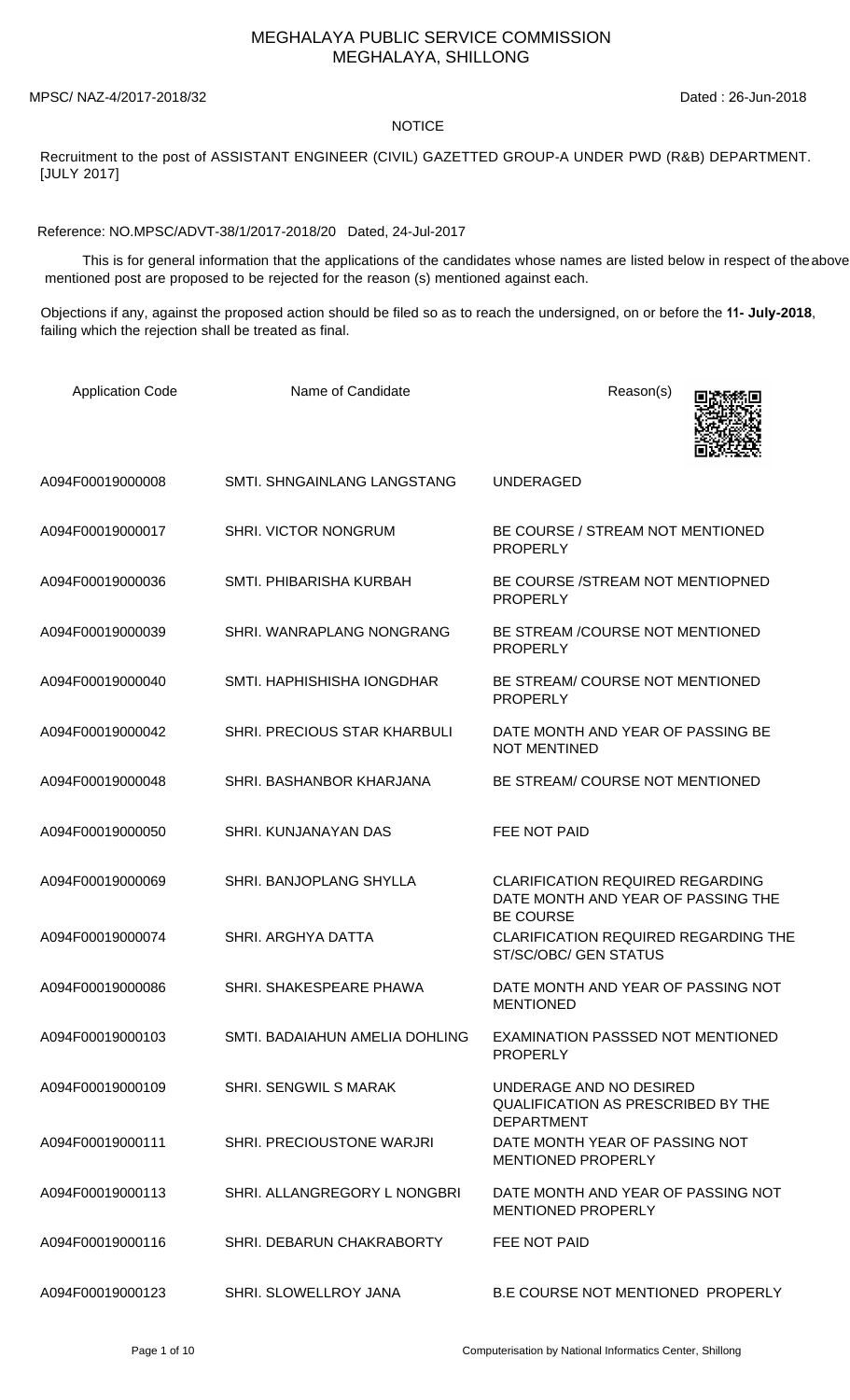

| A094F00019000132 | SHRI. WELLBIRTHSTONE<br><b>KHARMAWLONG</b> | DATE MONTH AND YEAR OFF PASSING NOT<br><b>MENTIONED PROPERLY</b>                                      |
|------------------|--------------------------------------------|-------------------------------------------------------------------------------------------------------|
| A094F00019000138 | SHRI. NEIL PATRICK DIENGDOH                | BE YEAR OF PASSING NOT MENTIONED<br><b>PROPERLY</b>                                                   |
| A094F00019000140 | SHRI. DONDOR POHLENG                       | BTECH YEAR OF PASSING NOT MENTIONED<br><b>PROPERLY</b>                                                |
| A094F00026000005 | SMTI. LORIE CHESIMEY K SANGMA              | UNDERAGE AND EXAMINATION PASSED<br>NOT MENTIONED PROPERLY                                             |
| A094F00026000010 | <b>SMTI. NIOMI SANGMA</b>                  | <b>CLARIFICATION REGARDING DATE MONTH</b><br>AND YEAR OF PASSING BE/ BTECH COURSE                     |
| A094F00026000022 | SHRI. BENDSING CH MARAK                    | DOES NOT HAVE DESIRED QUALIFICATION<br>AS PRESCRIBED BY THE DEPTT.                                    |
| A094F00026000025 | SMTI. OTHILLIA N MARAK                     | DOES NOT HAVE DESIRED QUALIFICATION<br>AS PRESCRIBED BY THE DEPTT.                                    |
| A094F00026000038 | SHRI, ANDREW AKAI M SANGMA                 | <b>CLARIFICATION REQUIRED REGARDING</b><br>DATE MONTH AND YEAR OF PASSING BE<br><b>COURSEE</b>        |
| A094F00026000044 | SHRI. JOEL R MARAK                         | <b>CLARIFICATION REQUIRED REGARDING BE</b><br>STREAM/COURSE                                           |
| A094F00026000048 | SHRI. ENCHEANG G MOMIN                     | NO DESIRED QUALIFICATION AS<br>PRESCRIBED IN THE ADVERTISEMENT                                        |
| A094F00026000053 | SHRI. FREDROSUN C MARAK                    | <b>CLARIFICATION REQUIRED REGARDING</b><br>DATE MONTH AND YEAR OF PASSING BE<br><b>DEGREE COURSE</b>  |
| A094F00026000058 | SMTI. DANIA A SANGMA                       | DOES NOT HAVE DESIRED QUALIFICATION<br>AS PRESCRIBED BY THE DEPTT.                                    |
| A094F00026000060 | SMTI. TENGKAN R MARAK                      | OVERAGED AND BE STREAM/ COURSE NOT<br><b>MENTIONED PROPERLY.</b>                                      |
| A094F00026000062 | SHRI. BILLARTHON CH MARAK                  | DOES NOT HAVE DESIRED QUALIFICATION<br>AS PRESCRIBED BY THE DEPTT.                                    |
| A094F00026000068 | SMTI, MINGGAMI MARIA P MARAK               | DOES NOT HAVE DESIRED QUALIFICATION<br>AS PRESCRIBED BY THE DEPTT.                                    |
| A094F00026000070 | SHRI. MD SAHETAZ ZAMAN                     | <b>OVERAGED</b>                                                                                       |
| A094F00054000002 | SHRI. LIPSTINO CH MARAK                    | DOES NOT HAVE DESIRED QUALIFICATION<br>AS PRESCRIBED BY THE DEPTT.                                    |
| A094F00054000006 | <b>SHRI. RINTU G MOMIN</b>                 | DOES NOT HAVE DESIRED QUALIFICATION<br>AS PRESCRIBED BY THE DEPTT.                                    |
| A094F00059000012 | SHRI. BANSHAPHRANG NONGRUM                 | DATE MONTH AND YEAR OF PASSING BE<br><b>NOT MENTIONED</b>                                             |
| A094F00059000024 | SMTI. IBAPYNTNGEN MASSAR                   | BE/ BTECH STREAM/ COURSE NOT<br><b>MENTIONED PROPERLY</b>                                             |
| A094F00059000033 | SHRI. BANTEIDOR DKHAR                      | <b>CLARIFICATION REQUIRED REGARDING</b><br>DATE MONTH AND YEAR OF PASSING BE /<br><b>BTECH COURSE</b> |
| A094F00059000048 | SHRI. RANGKSANLANG KHONGJEE                | <b>CLARIFICATION REQUIRED REGARDING</b><br><b>BE/BTECH COURSE</b>                                     |
| A094F00059000051 | SHRI, MEBANJOPTHIAW KHONGJEE               | <b>CLARIFICATION REQUIRED REGARDING</b><br>DATE MONTH AND YEAR OF PASSING B.E.<br><b>COURSE</b>       |
| A094F00059000065 | SHRI. GOLDENSTAR<br><b>KHARSYIEMIONG</b>   | <b>UNDERAGED</b>                                                                                      |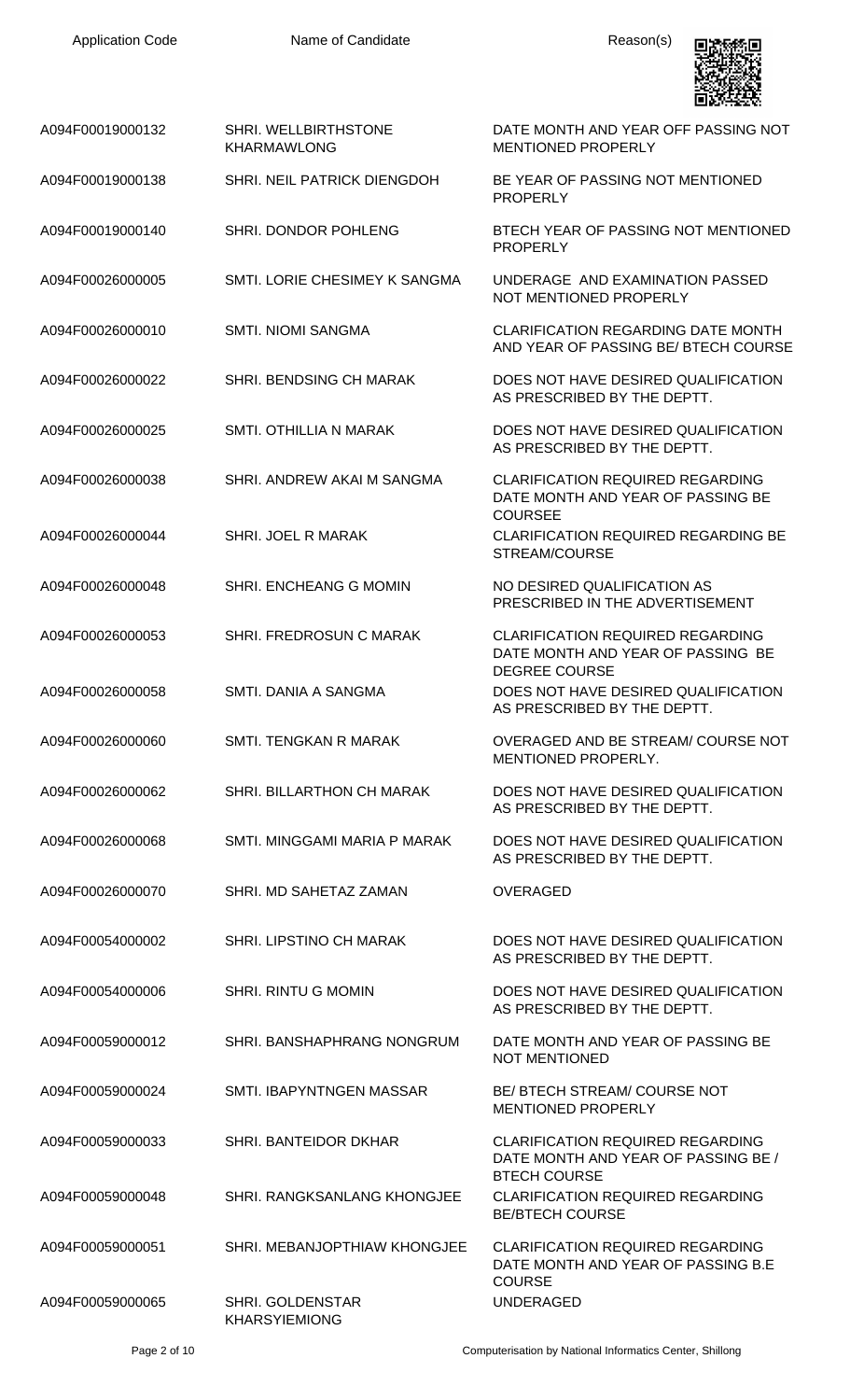| <b>Application Code</b>              | Name of Candidate                                                      | Reason(s)                                                                                                                 |
|--------------------------------------|------------------------------------------------------------------------|---------------------------------------------------------------------------------------------------------------------------|
| A094F00059000067                     | SMTI. GRACEFUL KHYLLAIT                                                | <b>CLARIFICATION REQUIRED REGARDING</b><br>DATE MONTH AND YEAR OF PASSING<br><b>BE/BTECH COURSE</b>                       |
| A094F00059000068                     | SHRI, KHLAINBOK JYRWA                                                  | <b>CLARIFICATION REQUIRED REGARDING</b><br>DATE MONTH AND YEAR OF PASSING BE /<br><b>BTECH COURSE</b>                     |
| A094F00059000069                     | SHRI. NGALAHUN PALA                                                    | <b>CLARIFICATION REQUIRED REGARDING</b><br>DATE MONTH AND YEAR OF PASSING BE/<br><b>BTECH COURSE</b>                      |
| A094F00059000071                     | SHRI. REBELSTAR R MARAK                                                | <b>CLARIFICATION REQUIRED REGARDING</b><br>DATE MONTH AND YEAR OF PASSING BE/<br><b>BTECH COURSE</b>                      |
| A094F00059000086                     | <b>SHRI. LEKEY BAMON</b>                                               | <b>CLARIFICATION REQUIRED REGARDING</b><br>DATE MONTH AND YEAR OF PASSING BE/<br><b>BTECH COURSE</b>                      |
| A094F00059000087                     | <b>SHRI, CONDINESS DKHAR</b>                                           | <b>CLARIFICATION REQUIRED REGARDING</b><br>DATE MONTH AND YEAR OF PASSING BE/<br><b>BTECH COURSE</b>                      |
| A094F00059000089                     | SHRI. O IARAPBHABOKLANG R L<br><b>NONGLAIT</b>                         | NO DESIRED QUALIFICATION AS<br>PRESCRIBED BY THE PWD DEPTT                                                                |
| A094F00059000090                     | SMTI. BASHAILIN MYLLIEM UMLONG                                         | NO DESIRED QUALIFICATION AS<br>PRESCRIBED BY THE PWD DEPTT.                                                               |
| A094F00062000007                     | SHRI. CHANBORLANGKI SLONG                                              | <b>B.TECH STREAM NOT MENTIONED</b><br>PROPERLY.                                                                           |
| A094F00062000010                     | <b>SHRI. RAM SUCHIANG</b>                                              | <b>CLARIFICATION REQUIRED REGARDING</b><br>DATE, MONTH YEAR OF PASSING B.TECH<br><b>COURSE</b>                            |
| A094F00064000005                     | SHRI. JOIST JOHN LYNGDOH<br><b>NONGLAIT</b>                            | DATE MONTH YEAR OF PASSING NOT<br><b>MENTIONED</b>                                                                        |
| A094W49180000001<br>A094W11896000001 | SMTI. BAIARLIN LYNGDOH<br><b>MAWPHLANG</b><br>SMTI. BENNY KHYRIEMMUJAT | <b>OVERAGE</b><br>UNDERAGED AND CLARIFICATION                                                                             |
|                                      | SHRI. LEPING M MARAK                                                   | REQUIRED REGARDING DATE, MONTH AND<br>YEAR OF PASSING B.E / B.TECH COURSE<br><b>CLARIFICATION REQUIRED REGARDING B.E/</b> |
| A094W12229000001<br>A094W12504000001 | SHRI. ALBERT DKHAR                                                     | <b>B.TECH COURSE OR STREAM</b><br><b>CLARIFICATION REQUIRED REGARDING B.E/</b>                                            |
| A094W40389000001                     | SHRI. TANDON ABHILASH                                                  | <b>B.TECH COURSE OR STREAM</b><br><b>CLARIFICATION REQUIRED REGARDING</b>                                                 |
| A094W40523000001                     | <b>BORTHAKUR</b><br>SMTI. PATRIZIA LAW                                 | DATE, MONTH AND YEAR OF PASSING B.E/<br><b>B.TECH COURSE.</b><br><b>CLARIFICATION REQUIRED REGARDING</b>                  |
|                                      |                                                                        | DATE, MONTH AND YEAR OF PASSING B.E/<br><b>B.TECH COURSE.</b>                                                             |
| A094W40930000001                     | SHRI. BANKERLANG MEKI SHANBOR<br><b>KHARSHIING</b>                     | <b>CLARIFICATION REQUIRED REGARDING</b><br>DATE, MONTH AND YEAR OF PASSING B.E/<br><b>B.TECH COURSE.</b>                  |
| A094W41080000001                     | SMTI. NATASHA DOKONGSI MARAK                                           | <b>CLARIFICATION REQUIRED REGARDING</b><br>DATE, MONTH AND YEAR OF PASSING B.E/<br><b>B.TECH COURSE.</b>                  |
| A094W41202000001                     | SMTI. CHONGMERANI CH MOMIN                                             | <b>CLARIFICATION REQUIRED REGARDING</b><br>DATE, MONTH AND YEAR OF PASSING B.E/<br><b>B.TECH COURSE.</b>                  |
| A094W41266000001                     | SMTI. DOREEN MAGDALE RAJEE                                             | <b>CLARIFICATION REQUIRED REGARDING</b><br>DATE, MONTH AND YEAR OF PASSING B.E/<br><b>B.TECH COURSE.</b>                  |
| A094W41420000001                     | <b>SHRI. RAJESH KUMAR</b>                                              | <b>CLARIFICATION REQUIRED REGARDING</b><br>DATE, MONTH AND YEAR OF PASSING B.E/<br><b>B.TECH COURSE.</b>                  |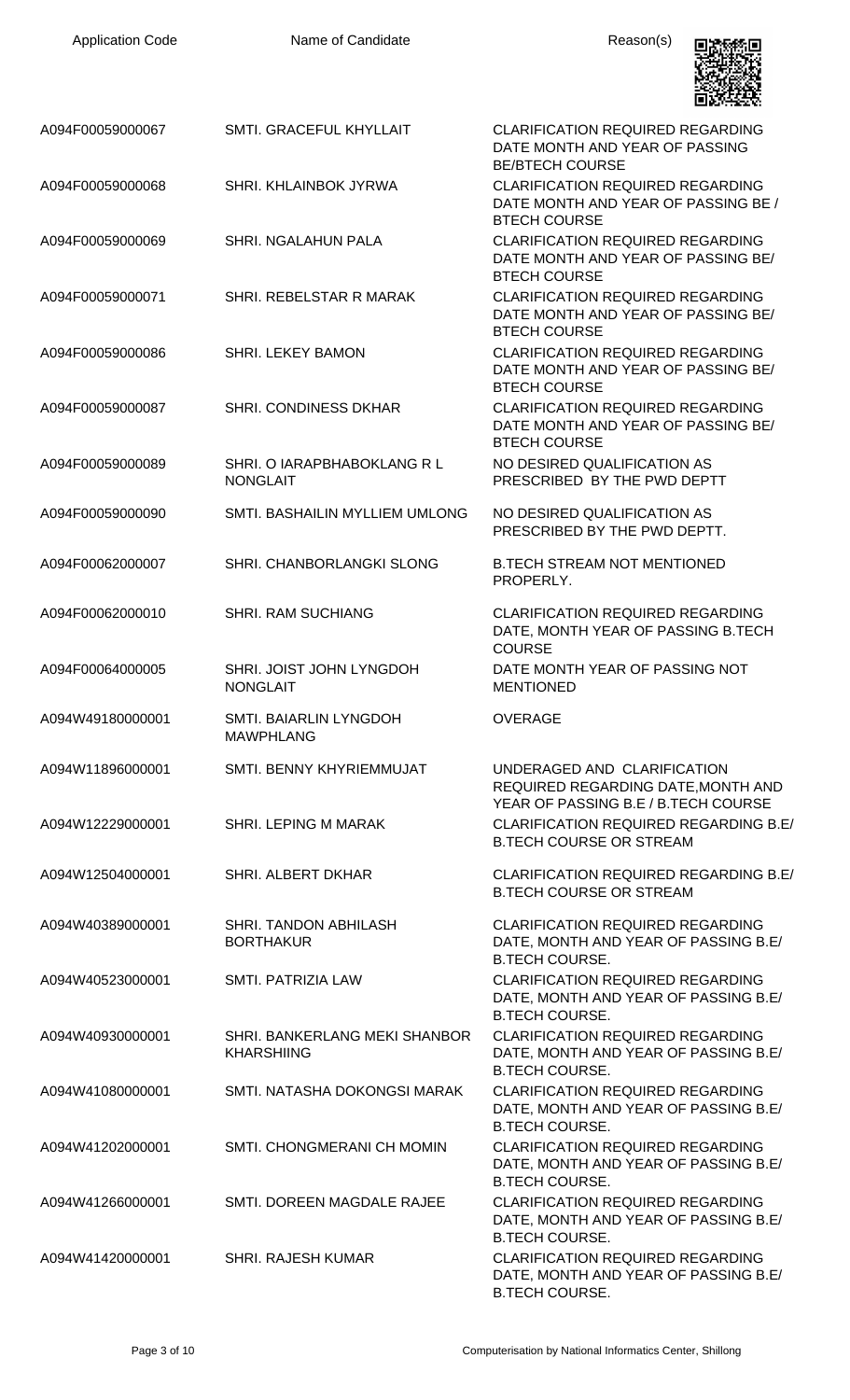

| A094W41433000001 | SMTI. PHIDAWANSHA SOHLIYA                       | <b>CLARIFICATION REQUIRED REGARDING</b><br>DATE, MONTH AND YEAR OF PASSING B.E/<br><b>B.TECH COURSE.</b> |
|------------------|-------------------------------------------------|----------------------------------------------------------------------------------------------------------|
| A094W41737000001 | <b>SHRI. ARKINSHNGAIN</b><br><b>SOHSHANGRIT</b> | <b>UNDERAGED</b>                                                                                         |
| A094W41775000001 | SHRI. WOLPHANG RYMBAI                           | <b>CLARIFICATION REQUIRED REGARDING</b><br>DATE, MONTH AND YEAR OF PASSING B.E/<br><b>B.TECH COURSE.</b> |
| A094W41819000001 | SHRI. KHRAWLANG KHONGSIT                        | <b>CLARIFICATION REQUIRED REGARDING B.E/</b><br><b>B.TECH COURSE</b>                                     |
| A094W41894000001 | SMTI. HERILYNE NONGRANG                         | <b>CLARIFICATION REQUIRED REGARDING</b><br>DATE, MONTH AND YEAR OF PASSING B.E/<br><b>B.TECH COURSE.</b> |
| A094W42132000001 | <b>SHRI. RAVI KUMAR RAI</b>                     | <b>CLARIFICATION REQUIRED REGARDING B.E.</b><br><b>B.TECH COURSE</b>                                     |
| A094W43194000001 | SHRI. HAMIDUR RAHMAN AKAND                      | <b>CLARIFICATION REQUIRED REGARDING</b><br>DATE, MONTH AND YEAR OF PASSING B.E/<br><b>B.TECH COURSE.</b> |
| A094W43753000001 | SHRI. DEEPAK PAYGONDA PATIL                     | <b>CLARIFICATION REQUIRED REGARDING</b><br>DATE, MONTH AND YEAR OF PASSING B.E/<br><b>B.TECH COURSE.</b> |
| A094W43891000001 | SHRI. JAKSRAM GABIL MOMIN                       | NO DESIRED QUALIFICATION AS<br>PRESCRIBED BY THE PWD DEPTT.                                              |
| A094W43923000001 | SHRI. ASHISH CHAUDHARY                          | <b>CLARIFICATION REQUIRED REGARDING</b><br>DATE, MONTH AND YEAR OF PASSING B.E/<br><b>B.TECH COURSE.</b> |
| A094W43941000001 | SHRI. RAYMUS GAVIN LYNGDOH<br><b>NONGBRI</b>    | <b>CLARIFICATION REQUIRED REGARDING</b><br>DATE, MONTH AND YEAR OF PASSING B.E/<br><b>B.TECH COURSE.</b> |
| A094W44047000001 | SHRI. DEBARUN CHAKRABORTY                       | <b>CLARIFICATION REQUIRED REGARDING</b><br>DATE, MONTH AND YEAR OF PASSING B.E/<br><b>B.TECH COURSE.</b> |
| A094W44201000001 | SHRI. BENEDICT MYLLIEM UMLONG                   | <b>CLARIFICATION REQUIRED REGARDING</b><br>DATE, MONTH AND YEAR OF PASSING B.E/<br><b>B.TECH COURSE.</b> |
| A094W44669000001 | <b>SHRI. SAMBORLANG THUBRU</b>                  | <b>UNDERAGED</b>                                                                                         |
| A094W44771000001 | <b>SMTI. MINTIONETH FANCON</b>                  | <b>CLARIFICATION REQUIRED REGARDING</b><br>DATE, MONTH AND YEAR OF PASSING B.E/<br><b>B.TECH COURSE.</b> |
| A094W44922000001 | SHRI. NOEL PYNDAPLANG<br>LYNGDOH MAWPHLANG      | <b>CLARIFICATION REQUIRED REGARDING</b><br>DATE, MONTH AND YEAR OF PASSING B.E/<br><b>B.TECH COURSE.</b> |
| A094W47034000001 | <b>SHRI. SAINLANG KHONGLAH</b>                  | <b>CLARIFICATION REQUIRED REGARDING</b><br>DATE, MONTH AND YEAR OF PASSING B.E/<br><b>B.TECH COURSE.</b> |
| A094W47980000001 | SHRI. KHRAWKUPAR MAWIONG                        | <b>CLARIFICATION REQUIRED REGARDING</b><br>DATE, MONTH AND YEAR OF PASSING B.E/<br><b>B.TECH COURSE.</b> |
| A094W48658000001 | SMTI. SHISHALINDA NONGBET<br><b>SOHLANG</b>     | <b>CLARIFICATION REQUIRED REGARDING</b><br>DATE, MONTH AND YEAR OF PASSING B.E/<br><b>B.TECH COURSE.</b> |
| A094W48791000001 | <b>SMTI. JESSICA KHARNAIOR</b>                  | <b>CLARIFICATION REQUIRED REGARDING</b><br>DATE, MONTH AND YEAR OF PASSING B.E/<br><b>B.TECH COURSE.</b> |
| A094W48806000001 | SMTI. WANKYNMAW LANGBANG                        | <b>CLARIFICATION REQUIRED REGARDING</b><br>DATE, MONTH AND YEAR OF PASSING B.E/<br><b>B.TECH COURSE.</b> |
| A094W48834000001 | SHRI. NEKEL PYNBIANGLANG<br>LYNGDOH MAWPHLANG   | <b>CLARIFICATION REQUIRED REGARDING</b><br>DATE, MONTH AND YEAR OF PASSING B.E/<br><b>B.TECH COURSE.</b> |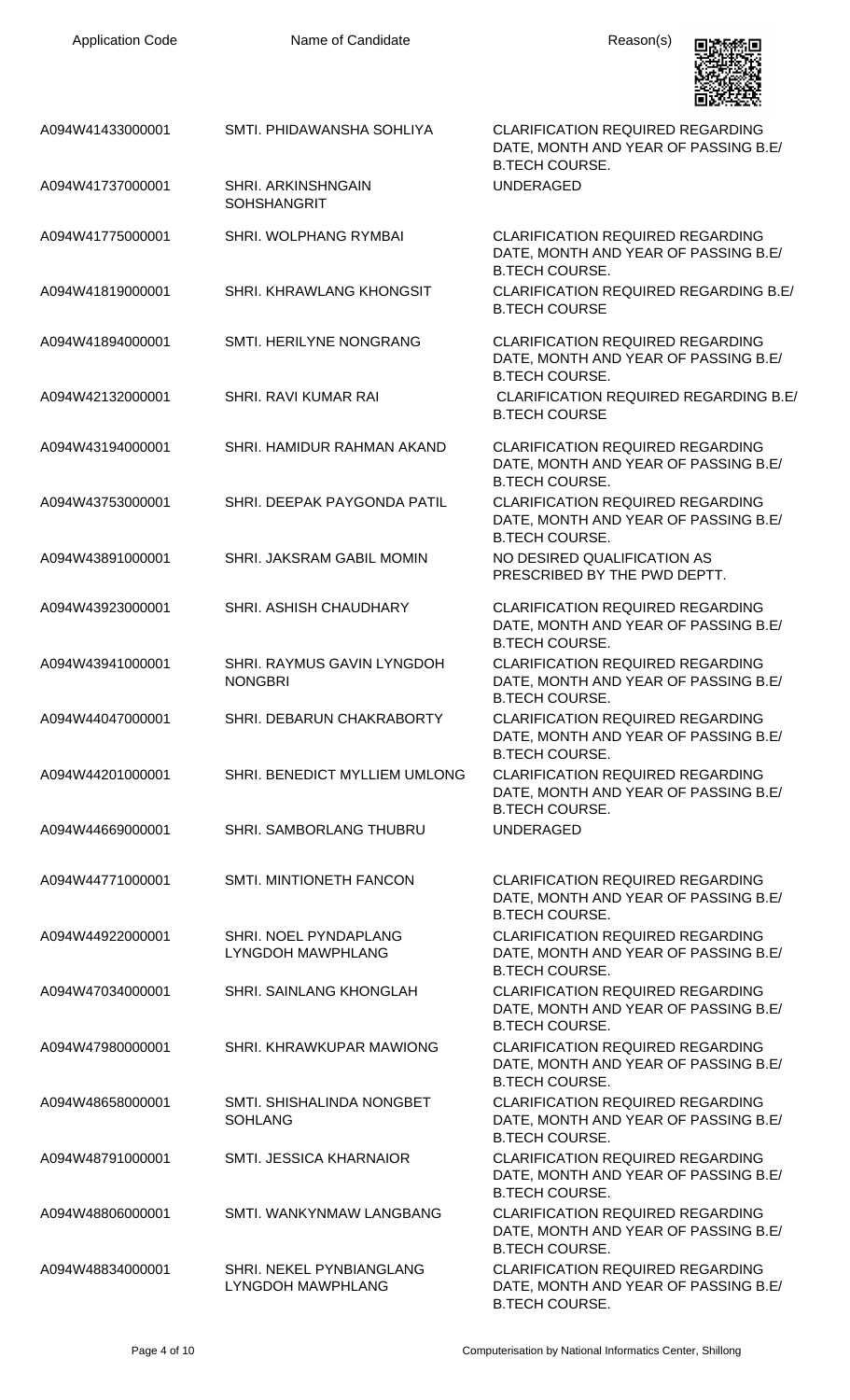| <b>Application Code</b>              | Name of Candidate                                      | Reason(s)                                                                                                                    |
|--------------------------------------|--------------------------------------------------------|------------------------------------------------------------------------------------------------------------------------------|
| A094W48919000001                     | <b>SHRI. AVISHEK MALLICK</b>                           | <b>CLARIFICATION REQUIRED REGARDING</b><br>DATE, MONTH AND YEAR OF PASSING B.E/<br><b>B.TECH COURSE.</b>                     |
| A094W49023000001                     | SHRI. FRESHNEW N. SIANGSHAI                            | <b>CLARIFICATION REQUIRED REGARDING</b><br>DATE, MONTH AND YEAR OF PASSING B.E/<br><b>B.TECH COURSE.</b>                     |
| A094W49034000001                     | SHRI. DONBORLANG M SWER                                | <b>CLARIFICATION REQUIRED REGARDING</b><br>DATE, MONTH AND YEAR OF PASSING B.E/<br><b>B.TECH COURSE.</b>                     |
| A094W49111000001                     | SHRI. ALESTER FRASER LYNGDOH                           | <b>CLARIFICATION REQUIRED REGARDING</b><br>DATE, MONTH AND YEAR OF PASSING B.E/<br><b>B.TECH COURSE.</b>                     |
| A094W49141000001                     | SHRI. MARPIUS AGITOK SANGMA                            | <b>CLARIFICATION REQUIRED REGARDING</b><br>DATE, MONTH AND YEAR OF PASSING B.E/<br><b>B.TECH COURSE.</b>                     |
| A094W49142000001                     | <b>SHRI. VISHAL KUMAR</b>                              | <b>CLARIFICATION REQUIRED REGARDING</b><br>DATE, MONTH AND YEAR OF PASSING B.E/<br><b>B.TECH COURSE.</b>                     |
| A094W49147000001                     | <b>SHRI. KAUSTAV GOHAIN</b>                            | <b>CLARIFICATION REQUIRED REGARDING</b><br>DATE, MONTH AND YEAR OF PASSING B.E/<br><b>B.TECH COURSE.</b>                     |
| A094W49152000001                     | SHRI. SANDEEP KUMAR DAS                                | <b>CLARIFICATION REQUIRED REGARDING</b><br>DATE, MONTH AND YEAR OF PASSING B.E/<br><b>B.TECH COURSE.</b>                     |
| A094W49176000001                     | SHRI. KYRSHANBORLANG LAMARE                            | <b>CLARIFICATION REQUIRED REGARDING</b><br>DATE, MONTH AND YEAR OF PASSING B.E/<br><b>B.TECH COURSE.</b>                     |
| A094W49191000001                     | SHRI. WALMAN B MARAK                                   | CLARIFICATION REQUIRED REGARDING<br>DATE, MONTH AND YEAR OF PASSING B.E/<br><b>B.TECH COURSE.</b>                            |
| A094W49208000001                     | SHRI. ARJITH MRONG MARAK                               | <b>CLARIFICATION REQUIRED REGARDING</b><br>DATE, MONTH AND YEAR OF PASSING B.E/<br><b>B.TECH COURSE.</b>                     |
| A094W49252000001                     | <b>SMTI. MEBALARI POHTY</b>                            | <b>CLARIFICATION REQUIRED REGARDING</b><br>DATE, MONTH AND YEAR OF PASSING B.E/<br><b>B.TECH COURSE.</b>                     |
| A094W49370000001                     | SHRI. JOYSTARDING LYNGDOH                              | <b>CLARIFICATION REQUIRED REGARDING</b><br>DATE, MONTH AND YEAR OF PASSING B.E/<br><b>B.TECH COURSE.</b>                     |
| A094W49520000001                     | SHRI. BRANIE LAHLANG R MARAK                           | <b>CLARIFICATION REQUIRED REGARDING</b><br>DATE, MONTH AND YEAR OF PASSING B.E/<br><b>B.TECH COURSE.</b>                     |
| A094W49521000001                     | <b>SHRI. CHUBAT R MARAK</b>                            | <b>CLARIFICATION REQUIRED REGARDING</b><br>DATE, MONTH AND YEAR OF PASSING B.E/<br><b>B.TECH COURSE.</b>                     |
| A094W49565000001                     | SHRI. KYNSAIBOR JANA                                   | <b>CLARIFICATION REQUIRED REGARDING</b><br>DATE, MONTH AND YEAR OF PASSING B.E/<br><b>B.TECH COURSE.</b>                     |
| A094W49620000001                     | SMTI. JANET NONGLAIT                                   | <b>CLARIFICATION REQUIRED REGARDING</b><br>DATE, MONTH AND YEAR OF PASSING B.E/<br><b>B.TECH COURSE.</b>                     |
| A094W49722000001<br>A094W50008000001 | SHRI. RAVI SHRISHAIL KOTAGI<br>SHRI. RAMESH KHATIWARA  | <b>CLARIFICATION REQUIRED REGARDING</b><br><b>CASTE/TRIBE</b><br><b>CLARIFICATION REQUIRED REGARDING</b>                     |
|                                      |                                                        | DATE, MONTH AND YEAR OF PASSING B.E/<br><b>B.TECH COURSE.</b>                                                                |
| A094W50141000001<br>A094W50164000001 | SHRI. EVERSHAINING LYNGDOH<br>SHRI. KITBOKLANG LYNGDOH | <b>CLARIFICATION REQUIRED REGARDING</b><br>DATE, MONTH AND YEAR OF PASSING B.E/<br><b>B.TECH COURSE.</b><br><b>UNDERAGED</b> |
|                                      |                                                        |                                                                                                                              |
| A094W50358000001                     | <b>SHRI. BIKRAM GHOSH</b>                              | <b>CLARIFICATION REQUIRED REGARDING</b><br>DATE, MONTH AND YEAR OF PASSING B.E/<br><b>B.TECH COURSE.</b>                     |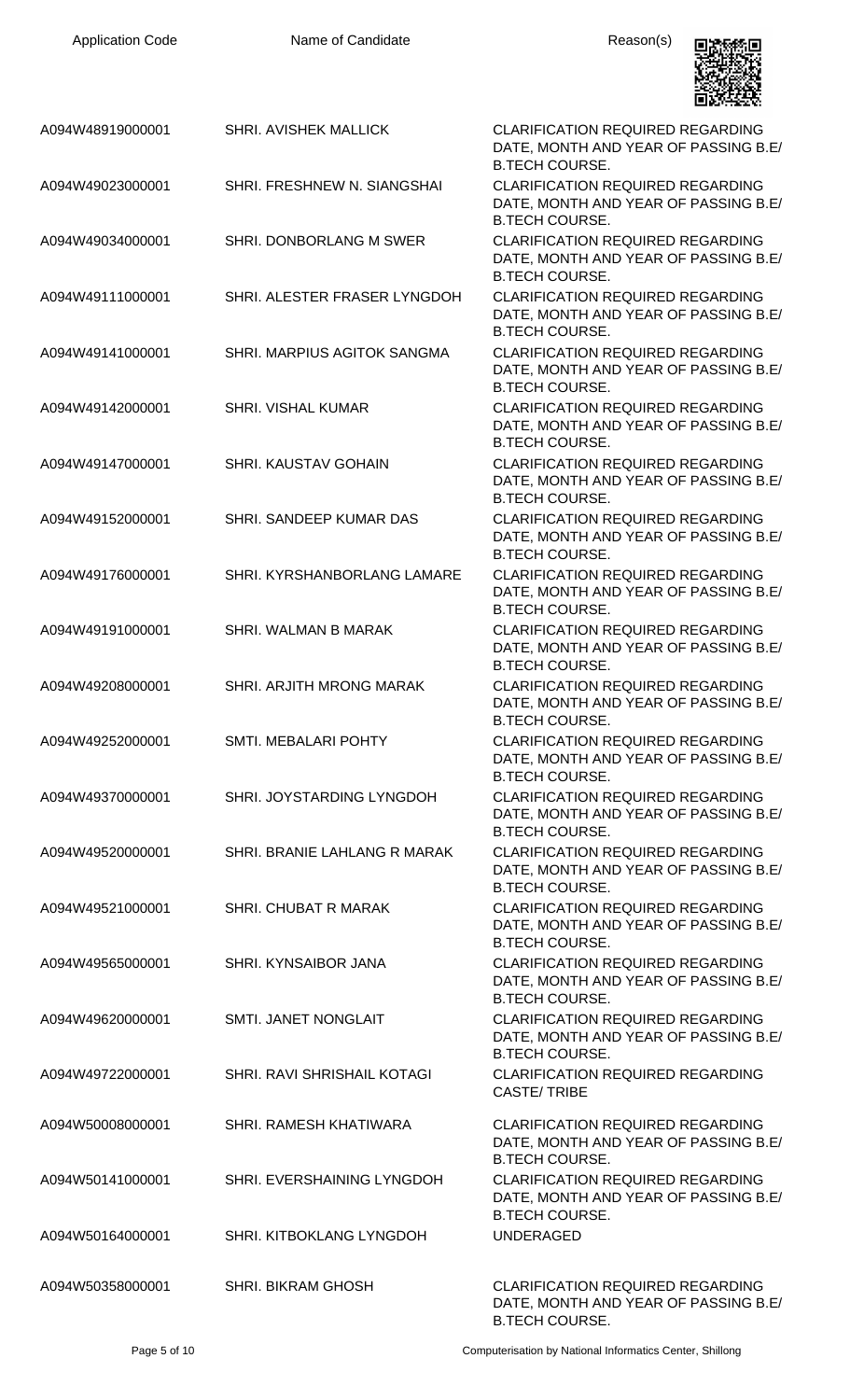| <b>Application Code</b> | Name of Candidate                                  | Reason(s)                                                                                                 |
|-------------------------|----------------------------------------------------|-----------------------------------------------------------------------------------------------------------|
| A094W50415000001        | SHRI. TEIBORLANG WARJRI                            | <b>CLARIFICATION REQUIRED REGARDING</b><br>DATE, MONTH AND YEAR OF PASSING B.E/<br><b>B.TECH COURSE.</b>  |
| A094W50446000001        | <b>SHRI. SHUBHAM MISHRA</b>                        | <b>CLARIFICATION REQUIRED REGARDING</b><br>DATE, MONTH AND YEAR OF PASSING B.E/<br><b>B.TECH COURSE.</b>  |
| A094W50651000001        | SHRI. IFTIKAR RAHMAN                               | <b>OVERAGED</b>                                                                                           |
| A094W51060000001        | SHRI. AZARIA ZICO MOMIN                            | <b>CLARIFICATION REQUIRED REGARDING BE/</b><br><b>BTECH COURSE</b>                                        |
| A094W51509000001        | SHRI. DIMCHANG DOMESAL S<br><b>MOMIN</b>           | <b>CLARIFICATION REQUIRED REGARDING</b><br>DATE, MONTH AND YEAR OF PASSING B.E/<br><b>B.TECH COURSE.</b>  |
| A094W51588000001        | SHRI. SAMHA O PASSAH                               | <b>CLARIFICATION REQUIRED REGARDING</b><br>DATE, MONTH AND YEAR OF PASSING B.E/<br><b>B.TECH COURSE.</b>  |
| A094W51766000001        | SHRI. VALDEMAR TATANKA CHISIM<br><b>SANGMA</b>     | <b>CLARIFICATION REQUIRED REGARDING</b><br>DATE, MONTH AND YEAR OF PASSING B.E/<br><b>B.TECH COURSE.</b>  |
| A094W51837000001        | SMTI. REEMA LYNGDOH LAMURONG                       | <b>CLARIFICATION REQUIRED REGARDING</b><br>DATE, MONTH AND YEAR OF PASSING B.E/<br><b>B.TECH COURSE.</b>  |
| A094W51900000001        | SHRI. LAM I DAME MAWROH                            | <b>CLARIFICATION REQUIRED REGARDING</b><br>DATE, MONTH AND YEAR OF PASSING B.E/<br><b>B.TECH COURSE.</b>  |
| A094W52186000001        | SHRI. ABHIJIT HAJONG                               | <b>CLARIFICATION REQUIRED REGARDING</b><br>DATE, MONTH AND YEAR OF PASSING B.E/<br><b>B.TECH COURSE.</b>  |
| A094W52244000001        | SMTI, AMERIOCA THANGKHIEW                          | <b>CLARIFICATION REQUIRED REGARDING</b><br>DATE, MONTH AND YEAR OF PASSING B.E/<br><b>B.TECH COURSE.</b>  |
| A094W52269000001        | SHRI. JAI PRAKASH RANJAN                           | <b>CLARIFICATION REQUIRED REGARDING</b><br>DATE, MONTH AND YEAR OF PASSING B.E/<br><b>B.TECH COURSE.</b>  |
| A094W52652000001        | <b>SHRI. BIPIN KUMAR</b>                           | <b>CLARIFICATION REQUIRED REGARDING</b><br>DATE, MONTH AND YEAR OF PASSING B.E/<br><b>B.TECH COURSE.</b>  |
| A094W50187000001        | SHRI. ARPAN RAJBANSHI                              | <b>CLARIFICATION REQUIRED REGARDING</b><br>DATE MONTH AND YEAR OF PASSING BE<br><b>COURSE</b>             |
| A094W50930000001        | SHRI. ESTARJUNE MAWLONG                            | <b>UNDERAGED</b>                                                                                          |
| A094W52406000001        | SHRI. YANGSKHEM HAME LYNGDOH                       | <b>CLARIFICATION REQUIRED REGARDING</b><br>DATE MONTH AND YEAR OF PASSING BE<br><b>COURSE</b>             |
| A094W35289000001        | <b>SHRI. BARDIAN JAKGRIK GURI</b><br><b>SANGMA</b> | <b>CLARIFICATION REQUIRED REGARDING</b><br>DATE, MONTH AND YEAR OF PASSING B.E /<br><b>B.TECH COURSE.</b> |
| A094W38764000001        | SHRI. MELVIN RANTHOM PAKMA                         | <b>CLARIFICATION REQUIRED REGARDING B.E/</b><br><b>B.TECH COURSE.</b>                                     |
| A094W38817000001        | SHRI. TENNYSON KHARMUJAI                           | NO DESIRED QUALIFICATION AS<br>PRESCRIBED BY THE PWD DEPTT.                                               |
| A094W50858000002        | SMTI. FREDERICA GRACE WAHLANG                      | <b>CLARIFICATION REQUIRED REGARDING</b><br>DATE, MONTH AND YEAR OF PASSING B.E/<br><b>B.TECH COURSE.</b>  |
| A094W35611000002        | SHRI. CLEVEN MAJAW                                 | <b>CLARIFICATION REQUIRED REGARDING B.E/</b><br><b>B.TECH COURSE OR STREAM.</b>                           |
| A094W35587000002        | <b>SMTI. RINIKI BIAM</b>                           | <b>CLARIFICATION REQUIRED REGARDING</b><br>DATE, MONTH AND YEAR OF PASSING B.E /<br><b>B.TECH COURSE.</b> |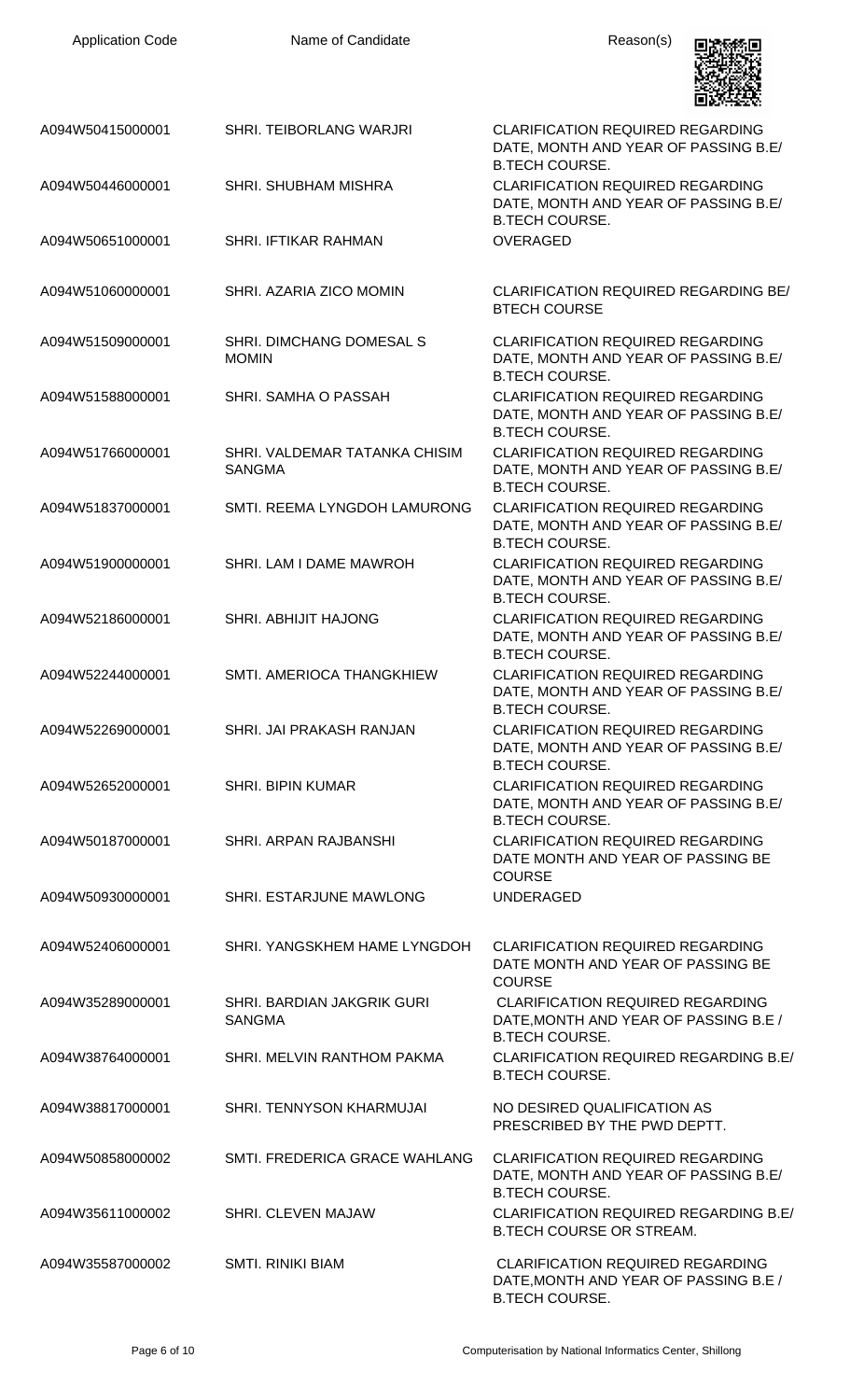| <b>Application Code</b> | Name of Candidate                           | Reason(s)                                                                                                 |
|-------------------------|---------------------------------------------|-----------------------------------------------------------------------------------------------------------|
| A094W05342000002        | SHRI. SANNY TENGSAL R MARAK                 | <b>CLARIFICATION REQUIRED REGARDING BE/</b><br><b>BTECH COURSE OR STREAM</b>                              |
| A094W50427000002        | SHRI. RUDY JAMES LAMARE                     | <b>CLARIFICATION REQUIRED REGARDING</b><br>DATE, MONTH AND YEAR OF PASSING B.E/<br><b>B.TECH COURSE.</b>  |
| A094W16552000002        | <b>SMTI. PALIKI DKHAR</b>                   | NO DESIRED QUALIFICATION AS<br>PRESCRIBED BY THE PWD DEPTT.                                               |
| A094W48810000002        | SHRI. MAIN KUPAR KHARBUKI                   | <b>CLARIFICATION REQUIRED REGARDING</b><br>DATE, MONTH AND YEAR OF PASSING B.E/<br><b>B.TECH COURSE.</b>  |
| A094W47030000002        | <b>SHRI. SALGRIK ARENGH</b>                 | <b>CLARIFICATION REQUIRED REGARDING</b><br>DATE, MONTH AND YEAR OF PASSING B.E/<br><b>B.TECH COURSE.</b>  |
| A094W32014000002        | SHRI, SIKAIBHA RYNGKHLEM                    | <b>UNDERAGED</b>                                                                                          |
| A094W32537000002        | SHRI. PRANAB D SANGMA                       | <b>CLARIFICATION REQUIRED REGARDING</b><br>DATE, MONTH AND YEAR OF PASSING B.E /<br><b>B.TECH COURSE.</b> |
| A094W38646000002        | SMTI. BADARISHA KHARKONGOR                  | <b>CLARIFICATION REQUIRED REGARDING</b><br>DATE, MONTH AND YEAR OF PASSING B.E/<br><b>B.TECH COURSE.</b>  |
| A094W33250000002        | SHRI. KITNAMLANG SURONG                     | <b>CLARIFICATION REQUIRED REGARDING B.E/</b><br><b>B.TECH COURSE OR STREAM.</b>                           |
| A094W33601000002        | SHRI. BALAJIED THONGNIBAH                   | <b>CLARIFICATION REQUIRED REGARDING</b><br>DATE, MONTH AND YEAR OF PASSING B.E /<br><b>B.TECH COURSE.</b> |
| A094W38087000002        | SHRI. CHUSAL RYAN GABIL MOMIN               | <b>CLARIFICATION REQUIRED REGARDING</b><br>DATE, MONTH AND YEAR OF PASSING B.E/<br><b>B.TECH COURSE.</b>  |
| A094W46838000002        | SHRI. CHEGRIK BEDEAN CHERAN<br><b>MOMIN</b> | <b>CLARIFICATION REQUIRED REGARDING</b><br>DATE, MONTH AND YEAR OF PASSING B.E/<br><b>B.TECH COURSE.</b>  |
| A094W37990000002        | SHRI. MC DOFF KHYLLEP                       | <b>CLARIFICATION REQUIRED REGARDING</b><br>DATE, MONTH AND YEAR OF PASSING B.E/<br><b>B.TECH COURSE.</b>  |
| A094W35060000002        | SHRI. DAME PYRKHAT DHAR                     | NO DESIRED QUALIFICATION AS<br>PRESCRIBED BY THE PWD DEPTT.                                               |
| A094W35114000002        | SHRI. ANANDO POHTAM                         | <b>CLARIFICATION REQUIRED REGARDING</b><br>DATE, MONTH AND YEAR OF PASSING B.E /<br><b>B.TECH COURSE.</b> |
| A094W35669000002        | SMTI. CHRISTABELMORN BTHUH                  | <b>CLARIFICATION REQUIRED REGARDING</b><br>DATE, MONTH AND YEAR OF PASSING B.E/<br><b>B.TECH COURSE.</b>  |
| A094W35163000002        | SHRI. ARPAN KUMAR ADHIKARI                  | <b>CLARIFICATION REQUIRED REGARDING</b><br>DATE, MONTH AND YEAR OF PASSING B.E /<br><b>B.TECH COURSE.</b> |
| A094W32456000003        | SMTI. NIMRICA R. MARAK                      | <b>CLARIFICATION REQUIRED REGARDING</b><br>DATE, MONTH AND YEAR OF PASSING B.E /<br><b>B.TECH COURSE.</b> |
| A094W32198000003        | SHRI. SKHEMBORLANG WAHLANG                  | <b>CLARIFICATION REQUIRED REGARDING</b><br>DATE, MONTH AND YEAR OF PASSING B.E /<br><b>B.TECH COURSE.</b> |
| A094W33809000003        | SMTI. LAHKMEN LANGBANG                      | <b>CLARIFICATION REQUIRED REGARDING</b><br>DATE, MONTH AND YEAR OF PASSING B.E /<br><b>B.TECH COURSE.</b> |
| A094W35633000003        | SMTI. AKACHI CHERAN MOMIN                   | <b>CLARIFICATION REQUIRED REGARDING</b><br>DATE, MONTH AND YEAR OF PASSING B.E/<br><b>B.TECH COURSE.</b>  |
| A094W35635000003        | SHRI. WASAKHI LALOO                         | CLARIFICATION REQUIRED REGARDING<br>DATE, MONTH AND YEAR OF PASSING B.E/<br><b>B.TECH COURSE.</b>         |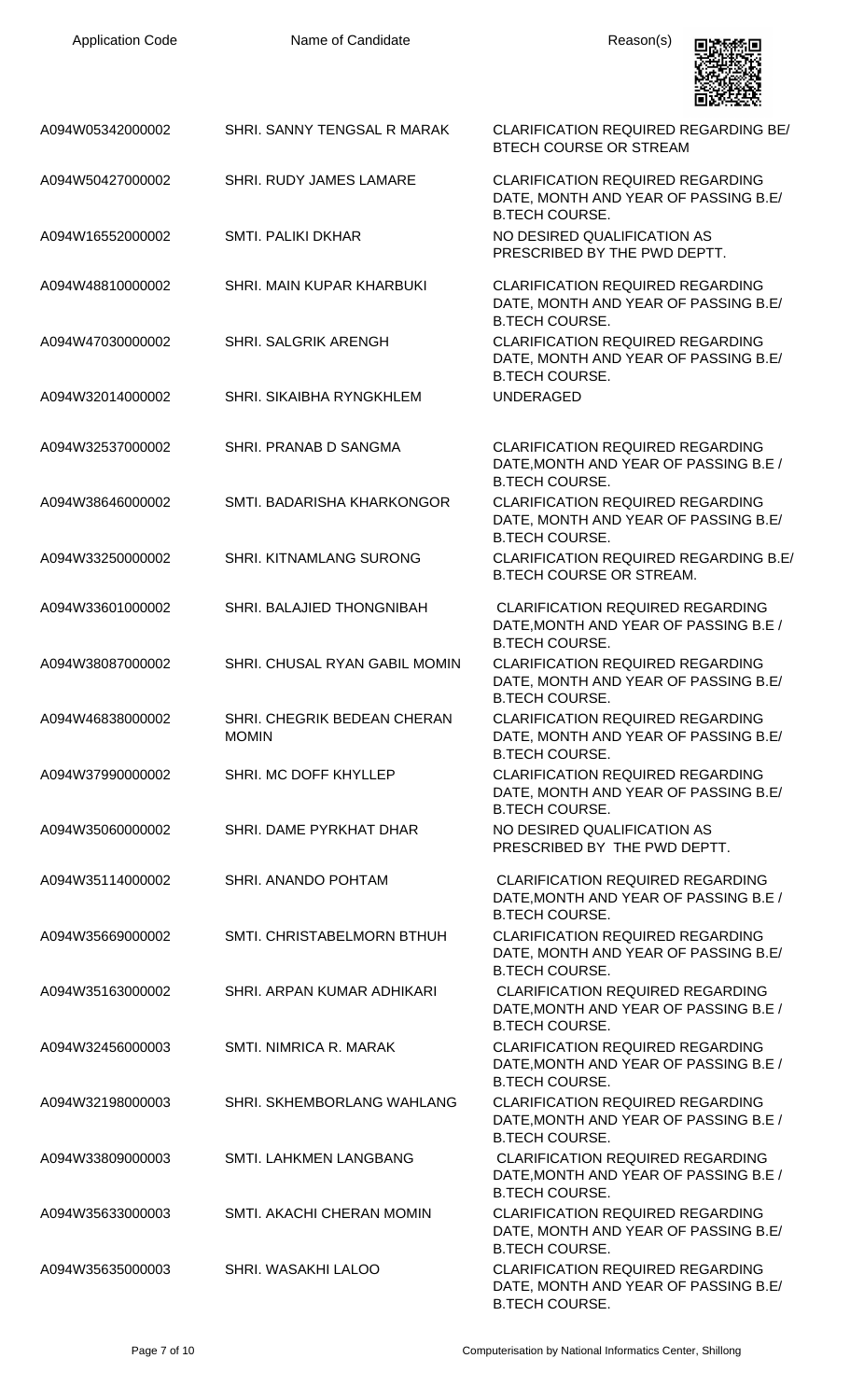| <b>Application Code</b> | Name of Candidate                                | Reason(s)                                                                                                                         |
|-------------------------|--------------------------------------------------|-----------------------------------------------------------------------------------------------------------------------------------|
| A094W35665000003        | <b>SHRI. TOLIT PHAWA</b>                         | <b>CLARIFICATION REQUIRED REGARDING</b><br>DATE, MONTH AND YEAR OF PASSING B.E/                                                   |
| A094W35666000003        | SHRI. SUNSHINE KHARJANA                          | <b>B.TECH COURSE.</b><br><b>CLARIFICATION REQUIRED REGARDING</b><br>DATE, MONTH AND YEAR OF PASSING B.E/<br><b>B.TECH COURSE.</b> |
| A094W36289000003        | SHRI. BAIAHUNLANGKIHAO SUJA                      | <b>CLARIFICATION REQUIRED REGARDING</b><br>DATE, MONTH AND YEAR OF PASSING B.E/<br><b>B.TECH COURSE.</b>                          |
| A094W37642000003        | SMTI. NOKRAKKI J. SANGMA                         | <b>CLARIFICATION REQUIRED REGARDING</b><br>DATE, MONTH AND YEAR OF PASSING B.E/<br><b>B.TECH COURSE.</b>                          |
| A094W38449000003        | SHRI. PETERJOB A SANGMA                          | <b>CLARIFICATION REQUIRED REGARDING</b><br>DATE, MONTH AND YEAR OF PASSING B.E/<br><b>B.TECH COURSE.</b>                          |
| A094W38629000003        | SMTI. AIBANECIA MARWEIN                          | <b>CLARIFICATION REQUIRED REGARDING</b><br>DATE, MONTH AND YEAR OF PASSING B.E/<br><b>B.TECH COURSE.</b>                          |
| A094W39075000003        | SHRI. GEORGE KENNEDY LYNGDOH<br><b>NONGBRI</b>   | <b>CLARIFICATION REQUIRED REGARDING</b><br>DATE, MONTH AND YEAR OF PASSING B.E/<br><b>B.TECH COURSE.</b>                          |
| A094W21185000003        | SHRI. REXROGER CUTHBURT<br><b>NONGKYNRIH</b>     | <b>CLARIFICATION REQUIRED REGARDING B.E/</b><br><b>B.TECH COURSE OR STREAM</b>                                                    |
| A094W50262000003        | SHRI. SHANKUPAR THABAH                           | <b>CLARIFICATION REQUIRED REGARDING</b><br>DATE, MONTH AND YEAR OF PASSING B.E/<br><b>B.TECH COURSE.</b>                          |
| A094W20303000003        | <b>SHRI. NIKSANG S MOMIN</b>                     | <b>CLARIFICATION REQUIRED REGARDING B.E/</b><br><b>B.TECH COURSE OR STREAM</b>                                                    |
| A094W37345000004        | SMTI. WANDAHUN A SANGMA                          | <b>CLARIFICATION REQUIRED REGARDING</b><br>DATE, MONTH AND YEAR OF PASSING B.E/<br><b>B.TECH COURSE.</b>                          |
| A094W38451000004        | SHRI. RICHARD MARX CHYRMANG                      | <b>UNDERAGED</b>                                                                                                                  |
| A094W38220000004        | <b>SHRI. MANTREMIKI PDE</b>                      | <b>CLARIFICATION REQUIRED REGARDING</b><br>DATE, MONTH AND YEAR OF PASSING B.E/<br><b>B.TECH COURSE.</b>                          |
| A094W38479000004        | SMTI, PARIIAKA SYNREM                            | <b>CLARIFICATION REQUIRED REGARDING</b><br>DATE, MONTH AND YEAR OF PASSING B.E/<br><b>B.TECH COURSE.</b>                          |
| A094W38841000004        | SMTI. DAFFIWANSA LALOO                           | <b>CLARIFICATION REQUIRED REGARDING</b><br>DATE, MONTH AND YEAR OF PASSING B.E/<br><b>B.TECH COURSE.</b>                          |
| A094W37105000005        | SHRI. DEUS VOBISCUM S MANNAR                     | <b>CLARIFICATION REQUIRED REGARDING</b><br>DATE, MONTH AND YEAR OF PASSING B.E/<br><b>B.TECH COURSE.</b>                          |
| A094W37713000005        | SHRI. HOPEFULWELL RYMMAI                         | <b>CLARIFICATION REQUIRED REGARDING</b><br>DATE, MONTH AND YEAR OF PASSING B.E/<br><b>B.TECH COURSE.</b>                          |
| A094W37849000005        | <b>SHRI. JAYDEN OCWEN</b><br><b>KHARNONGLONG</b> | <b>CLARIFICATION REQUIRED REGARDING</b><br>DATE, MONTH AND YEAR OF PASSING B.E/<br><b>B.TECH COURSE.</b>                          |
| A094W32078000005        | SHRI. TENGSAM DALBOT SHIRA                       | <b>CLARIFICATION REQUIRED REGARDING</b><br>DATE, MONTH AND YEAR OF PASSING B.E /<br><b>B.TECH COURSE.</b>                         |
| A094W32640000005        | SHRI. SHINING STAR KHARSATI                      | <b>CLARIFICATION REQUIRED REGARDING</b><br>DATE, MONTH AND YEAR OF PASSING B.E /<br><b>B.TECH COURSE.</b>                         |
| A094W21578000005        | SHRI. WANSAKHIAT SAJEM                           | NO DESIRED QUALIFICATION AS<br>PRESCRIBED BY THE PWD DEPTT.                                                                       |
| A094W35423000005        | SHRI. CHIANJRIM M SANGMA                         | CLARIFICATION REQUIRED REGARDING<br>DATE, MONTH AND YEAR OF PASSING B.E /<br><b>B.TECH COURSE.</b>                                |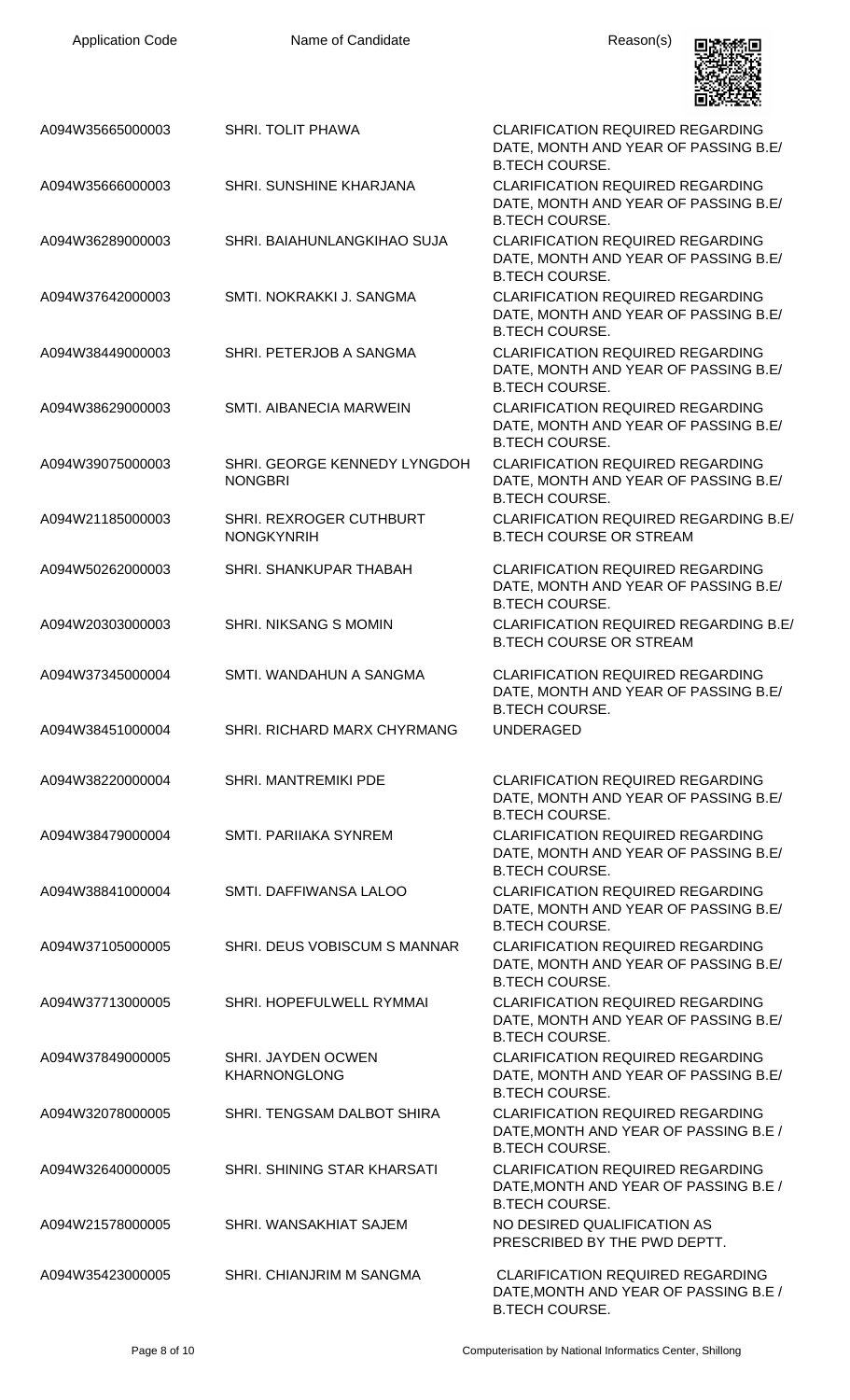| <b>Application Code</b> | Name of Candidate                                  | Reason(s)                                                                                                 |
|-------------------------|----------------------------------------------------|-----------------------------------------------------------------------------------------------------------|
| A094W35617000005        | SHRI. BANTEINAM MASSAR                             | <b>CLARIFICATION REQUIRED REGARDING</b><br>DATE, MONTH AND YEAR OF PASSING B.E /<br><b>B.TECH COURSE.</b> |
| A094W39098000005        | <b>SHRI. KIRAN LYNGDOH</b>                         | <b>CLARIFICATION REQUIRED REGARDING</b><br>DATE, MONTH AND YEAR OF PASSING B.E/<br><b>B.TECH COURSE.</b>  |
| A094W35649000005        | SHRI. DEIIARAP LANGMITREI SARI                     | <b>CLARIFICATION REQUIRED REGARDING</b><br>DATE, MONTH AND YEAR OF PASSING B.E/<br><b>B.TECH COURSE.</b>  |
| A094W31985000005        | <b>SHRI. SENGGRIK MACKIL WATRE</b><br><b>MOMIN</b> | <b>CLARIFICATION REQUIRED REGARDING</b><br>DATE, MONTH AND YEAR OF PASSING B.E /<br><b>B.TECH COURSE.</b> |
| A094W24383000005        | SHRI. BANKERSKHEM DOHTDONG                         | <b>CLARIFICATION REQUIRED REGARDING B.E/</b><br><b>B.TECH COURSE OR STREAM.</b>                           |
| A094W36751000005        | SHRI. ARDOR KHARKONGOR                             | <b>CLARIFICATION REQUIRED REGARDING</b><br>DATE, MONTH AND YEAR OF PASSING B.E/<br><b>B.TECH COURSE.</b>  |
| A094W37038000005        | SHRI. HABATHMULANG LYNGDOH                         | <b>CLARIFICATION REQUIRED REGARDING</b><br>DATE, MONTH AND YEAR OF PASSING B.E/<br><b>B.TECH COURSE.</b>  |
| A094W38232000005        | SHRI. TRELANGKI MUKHIM                             | <b>CLARIFICATION REQUIRED REGARDING</b><br>DATE, MONTH AND YEAR OF PASSING B.E/<br><b>B.TECH COURSE.</b>  |
| A094W32082000005        | SHRI. RISHAN JANA NONGBET                          | <b>CLARIFICATION REQUIRED REGARDING</b><br>DATE, MONTH AND YEAR OF PASSING B.E /<br><b>B.TECH COURSE.</b> |
| A094W37247000006        | SHRI. RODARIO BILGRIK A SANGMA                     | <b>CLARIFICATION REQUIRED REGARDING</b><br>DATE, MONTH AND YEAR OF PASSING B.E/<br><b>B.TECH COURSE.</b>  |
| A094W35036000006        | <b>SHRI, DAMANKI BIAM</b>                          | <b>CLARIFICATION REQUIRED REGARDING</b><br>DATE, MONTH AND YEAR OF PASSING B.E /<br><b>B.TECH COURSE.</b> |
| A094W38563000006        | SHRI. STEVENLY LYNGDOH TRON                        | <b>CLARIFICATION REQUIRED REGARDING</b><br>DATE, MONTH AND YEAR OF PASSING B.E/<br><b>B.TECH COURSE.</b>  |
| A094W33646000006        | SHRI. ENRICO D SHIRA                               | <b>CLARIFICATION REQUIRED REGARDING</b><br>DATE, MONTH AND YEAR OF PASSING B.E /<br><b>B.TECH COURSE.</b> |
| A094W08925000007        | SHRI. RICHIE JOHN KURBAH                           | <b>CLARIFICATION REQUIRED REGARDING</b><br>DATE MONTH AND YEAR OF PASSING BE<br><b>COURSE</b>             |
| A094W35440000008        | <b>SHRI. PYNSHAIDAME SURONG</b>                    | <b>CLARIFICATION REQUIRED REGARDING</b><br>DATE, MONTH AND YEAR OF PASSING B.E /<br><b>B.TECH COURSE.</b> |
| A094W06876000010        | SHRI. MANSRANG M SANGMA                            | <b>CLARIFICATION REQUIRED REGARDING B.E/</b><br><b>B.TECH COURSE OR STREAM</b>                            |
| A094W21994000010        | <b>SHRI. BILL R MARAK</b>                          | <b>CLARIFICATION REQUIRED REGARDING B.E/</b><br><b>B.TECH COURSE OR STREAM.</b>                           |
| A094W32108000011        | SMTI. SUKSANGME NENGMINZA<br><b>SANGMA</b>         | <b>CLARIFICATION REQUIRED REGARDING</b><br>DATE, MONTH AND YEAR OF PASSING B.E /<br><b>B.TECH COURSE.</b> |
| A094W35121000011        | SHRI, KHIYALNESS KHARBANI                          | <b>CLARIFICATION REQUIRED REGARDING</b><br>DATE, MONTH AND YEAR OF PASSING B.E /<br><b>B.TECH COURSE.</b> |
| A094W21282000011        | SHRI. PHILEMON D SANGMA                            | NO DESIRED QUALIFICATION AS<br>PRESCRIBED BY THE PWD DEPTT                                                |